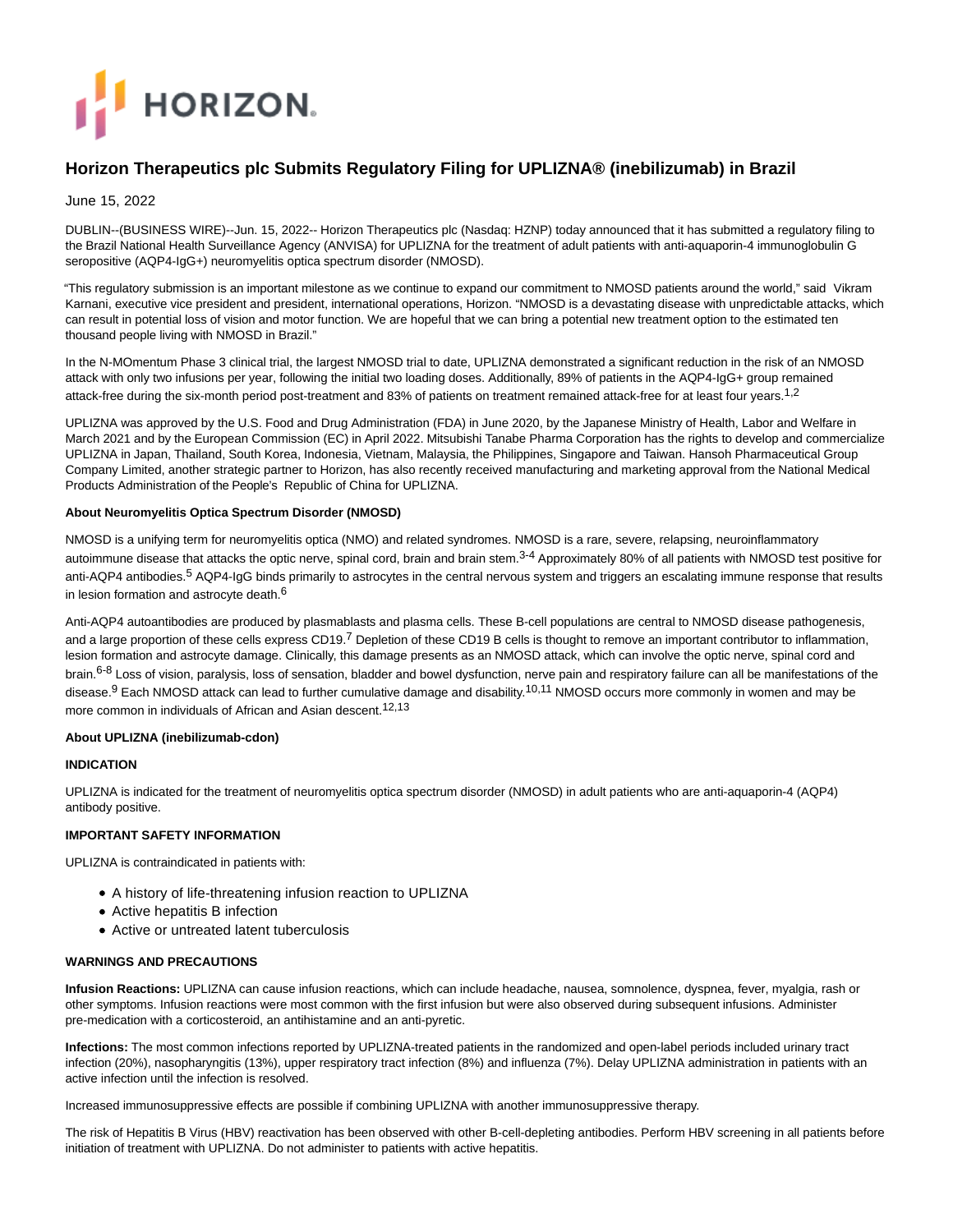Although no confirmed cases of Progressive Multifocal Leukoencephalopathy (PML) were identified in UPLIZNA clinical trials, JC virus infection resulting in PML has been observed in patients treated with other B-cell-depleting antibodies and other therapies that affect immune competence. At the first sign or symptom suggestive of PML, withhold UPLIZNA and perform an appropriate diagnostic evaluation.

Patients should be evaluated for tuberculosis risk factors and tested for latent infection prior to initiating UPLIZNA.

Vaccination with live-attenuated or live vaccines is not recommended during treatment and after discontinuation, until B-cell repletion.

**Reduction in Immunoglobulins:** There may be a progressive and prolonged hypogammaglobulinemia or decline in the levels of total and individual immunoglobulins such as immunoglobulins G and M (IgG and IgM) with continued UPLIZNA treatment. Monitor the level of immunoglobulins at the beginning, during, and after discontinuation of treatment with UPLIZNA until B-cell repletion especially in patients with opportunistic or recurrent infections.

Fetal Risk: May cause fetal harm based on animal data. Advise females of reproductive potential of the potential risk to a fetus and to use an effective method of contraception during treatment and for 6 months after stopping UPLIZNA.

**Adverse Reactions:** The most common adverse reactions (at least 10% of patients treated with UPLIZNA and greater than placebo) were urinary tract infection and arthralgia.

For additional information on UPLIZNA, please see the Full Prescribing Information at [www.UPLIZNA.com.](https://cts.businesswire.com/ct/CT?id=smartlink&url=http%3A%2F%2Fwww.UPLIZNA.com&esheet=52749901&newsitemid=20220615005234&lan=en-US&anchor=www.UPLIZNA.com&index=1&md5=b6a5bc2ad6d617782d38ca102e01b398)

#### **About Horizon**

Horizon is a global biotechnology company focused on the discovery, development and commercialization of medicines that address critical needs for people impacted by rare, autoimmune and severe inflammatory diseases. Our pipeline is purposeful: We apply scientific expertise and courage to bring clinically meaningful therapies to patients. We believe science and compassion must work together to transform lives. For more information on how we go to incredible lengths to impact lives, visit [www.horizontherapeutics.com a](https://cts.businesswire.com/ct/CT?id=smartlink&url=http%3A%2F%2Fwww.horizontherapeutics.com&esheet=52749901&newsitemid=20220615005234&lan=en-US&anchor=www.horizontherapeutics.com&index=2&md5=20fc71abf4574d87609591218d84e9a4)nd follow us o[n Twitter,](https://cts.businesswire.com/ct/CT?id=smartlink&url=https%3A%2F%2Ftwitter.com%2FHorizonNews&esheet=52749901&newsitemid=20220615005234&lan=en-US&anchor=Twitter&index=3&md5=532d3b29405658deadacdfcd0357b96e) [LinkedIn,](https://cts.businesswire.com/ct/CT?id=smartlink&url=https%3A%2F%2Fwww.linkedin.com%2Fcompany%2Fhorizontherapeutics&esheet=52749901&newsitemid=20220615005234&lan=en-US&anchor=LinkedIn&index=4&md5=664fb00bee9a371984d887d2e8a232c2) [Instagram a](https://cts.businesswire.com/ct/CT?id=smartlink&url=https%3A%2F%2Fwww.instagram.com%2Fhorizontherapeutics%2F&esheet=52749901&newsitemid=20220615005234&lan=en-US&anchor=Instagram&index=5&md5=8c8905b278e5e6adaabc572b07a8a2f8)nd [Facebook.](https://cts.businesswire.com/ct/CT?id=smartlink&url=https%3A%2F%2Fwww.facebook.com%2FHorizonTherapeutics%2F&esheet=52749901&newsitemid=20220615005234&lan=en-US&anchor=Facebook&index=6&md5=d8a9c4b86b204465ae71490e42fe603f)

# **Forward-Looking Statements**

This press release contains forward-looking statements, including, but not limited to, statements related to potential regulatory approval of UPLIZNA in Brazil and the potential benefits of UPLIZNA to patients in Brazil. These forward-looking statements are based on management expectations and assumptions as of the date of this press release, and actual results may differ materially from those in these forward-looking statements as a result of various factors. These factors include the risk that UPLIZNA does not receive regulatory approval in Brazil, whether, if regulatory approval is received, UPLIZNA will be successfully commercialized in Brazil, and those risks detailed from time-to-time under the caption "Risk Factors" and elsewhere in Horizon's filings and reports with the SEC. Horizon undertakes no duty or obligation to update any forward-looking statements contained in this press release as a result of new information.

#### **References**

- 1. Rensel M, Zabeti A, Mealy M et al. Long-term efficacy and safety of inebilizumab in neuromyelitis optica spectrum disorder: Analysis of aquaporin-4–immunoglobulin G–seropositive participants taking inebilizumab for ≥4 years in the N-MOmentum trial. Multiple Sclerosis Journal. 2021:135245852110472.
- 2. Cree BA, Bennett JL et al. Inebilizumab for the treatment of neuromyelitis optica spectrum disorder (N-Momentum): a double-blind, randomised placebo-controlled phase 2/3 trial. The Lancet. 2019;394:1352-63.
- 3. Ajmera MR, Boscoe A, Mauskopf J, Candrilli SD, Levy M. Evaluation of comorbidities and health care resource use among patients with highly active neuromyelitis optica. J Neurol Sci. 2018;384:96-103.
- 4. What is NMO? Accessed April 15, 2021. [Guthyjacksonfoundation.org.](http://guthyjacksonfoundation.org/) Accessed April 15, 2021. [www.guthyjacksonfoundation.org/neuromyelitis-optica-nmo/](https://cts.businesswire.com/ct/CT?id=smartlink&url=http%3A%2F%2Fwww.guthyjacksonfoundation.org%2Fneuromyelitis-optica-nmo%2F&esheet=52749901&newsitemid=20220615005234&lan=en-US&anchor=www.guthyjacksonfoundation.org%2Fneuromyelitis-optica-nmo%2F&index=7&md5=34128200543d95c25b654b11ad3e4476)
- 5. Layman's Guide to NMO. [Sumairafoundation.org.](http://sumairafoundation.org/) Accessed April 25, 2021. [https://www.sumairafoundation.org/laymans](https://cts.businesswire.com/ct/CT?id=smartlink&url=https%3A%2F%2Fwww.sumairafoundation.org%2Flaymans-guide-to-nmo%2F&esheet=52749901&newsitemid=20220615005234&lan=en-US&anchor=https%3A%2F%2Fwww.sumairafoundation.org%2Flaymans-guide-to-nmo%2F&index=8&md5=26ec65090f0a8e5f9dd11d58fa8f3541)guide-to-nmo/
- 6. Liu Y, et al. A tract-based diffusion study of cerebral white matter in neuromyelitis optica reveals widespread pathological alterations. Mult Scler. 2011;18(7):1013-1021.
- Chihara N, et al. Interleukin 6 signaling promotes anti-aquaporin-4 autoantibody production from plasmablasts in 7. neuromyelitis optica. PNAS. 2011;108(9):3701-3706.
- 8. Duan T, Smith AJ, Verkamn AS. Complement-independent bystander injury in AQP4-IgG seropositive neuromyelitis optica produced by antibody dependent cellular cytotoxicity. Acta Neuropathologica Comm. 2019;7(112).
- 9. Beekman J, et al. Neuromyelitis optica spectrum disorder: patient experience and quality of life. Neural Neuroimmunol Neuroinflamm. 2019;6(4):e580.
- 10. Kimbrough DJ, et al. Treatment of neuromyelitis optica: review and recommendations. Mult Scler Relat Disord. 2012;1(4):180-187.
- 11. Baranello RJ, Avasarala, JR. Neuromyelitis optica spectrum disorders with and without aquaporin 4 antibody: Characterization, differential diagnosis, and recent advances. J Neuro Ther. 2015;1(1):9-14.
- 12. Wingerchuk DM. Neuromyelitis optica: effect of gender. J Neurol Sci. 2009;286(1-2):18-23.
- 13. Flanagan EP, et al. Epidemiology of aquaporin-4 autoimmunity and neuromyelitis optica spectrum. Ann Neurol. 2016;79(5):775-783.